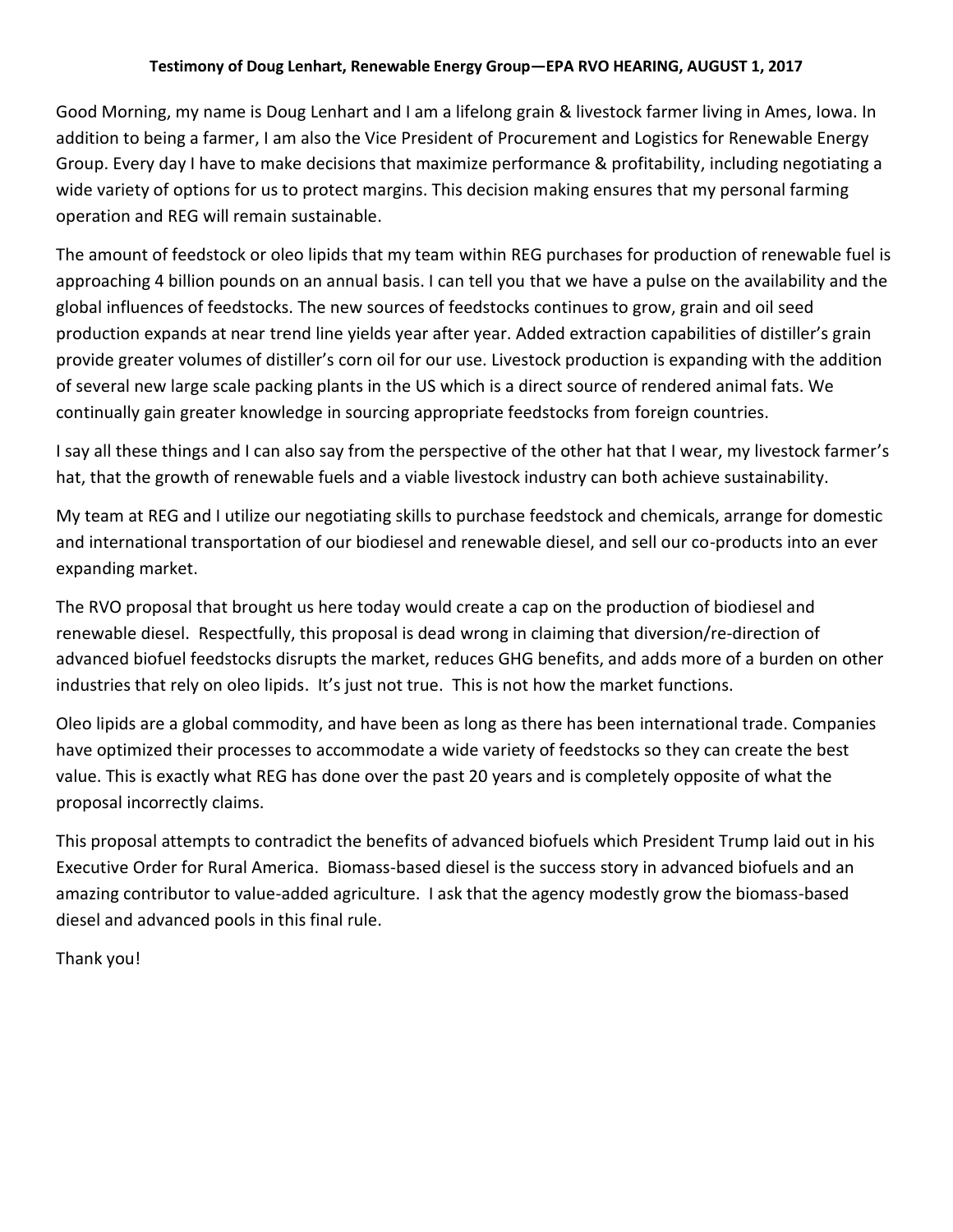## **Testimony of Paul Nees. Renewable Energy Group--EPA RVO HEARING, AUGUST 1, 2017**

Good afternoon, I'm Paul Nees, Executive Director of the Operations Control Team for Renewable Energy Group. My team is at the forefront for monitoring markets for biomass based diesel, feedstocks, compliance credits including RIN's and LCFS credits, as well as related commodity markets and trade flows.

In this RVO proposal, EPA asked for comment on the likely impact of the expiration of the blenders' tax credit on supplies of biodiesel and renewable diesel in 2018. First and foremost, we strongly believe that the RFS and tax credit policies should be evaluated independently. While they were created with the similar intent of growing the volume of renewable fuel in the market, the incentive method is different.

This year, the biomass based diesel industry has proven the ability to further increase supplies of advanced biofuel to the US market despite the current BTC lapse. As evidence, a total of 1.17 billion gallons of biodiesel and renewable diesel gallons have generated advanced RIN's June of 2017, an increase of 66 mil gallons compared to the same period last year. This is due to a combination of strong domestic production rates and an increase in imported volumes compared to a year ago.

The volume of biodiesel imports from Argentina has again substantially increased compared to the previous year. Imported volumes typically are lower in the first half of the year compared the second half. With confirmed imports reported by the EIA as well as tracking of confirmed vessels unloaded, we estimate 222 mil gallons of biodiesel imported through July of this year compared to 146 mil gallons imported during the same period a year ago.

As noted in the RVO proposal, there has been historical volatility in the rate of growth in the biodiesel industry. However, U.S. biomass-based diesel has continually proven its ability to increase production when given the correct market signals.

You have also requested comments on what steps the agency can take to help ensure energy security. Reducing the total advanced RVO with the unproven belief that it will deter imported renewable fuel does not achieve this goal. Subsidized imports are the first to be used leaving domestic producers to fill the remaining marginal gallons. Therefore, a reduction in the Advanced RVO would first reduce domestic production. This is why we urge you to continue steady and responsible growth of both the biomass-based diesel and total advanced categories.

The domestic biodiesel industry is ready and able to fulfil any demand gaps with low cost, high quality fuel with no market disruption. REG has unused capacity at plants currently in operation as well as 150 million gallons of capacity at 4 incomplete plants. And with the proper growth signal the agency can provide by continuing to grow the RVO, our company stands ready to make hundreds of millions of dollars in additional investments to further grow this industry, just as we have done in the past and are doing now.

We will go more into the market dynamics in our official comments later this month. But I want to close by again affirming that the RVO should not be a growth limiting factor in an industry that is working along with our petroleum partners to meet an ever-growing demand for diesel. We can produce more biomass-based diesel, with more energy security, more energy independence and cleaner, healthier air. Thank you for your time.